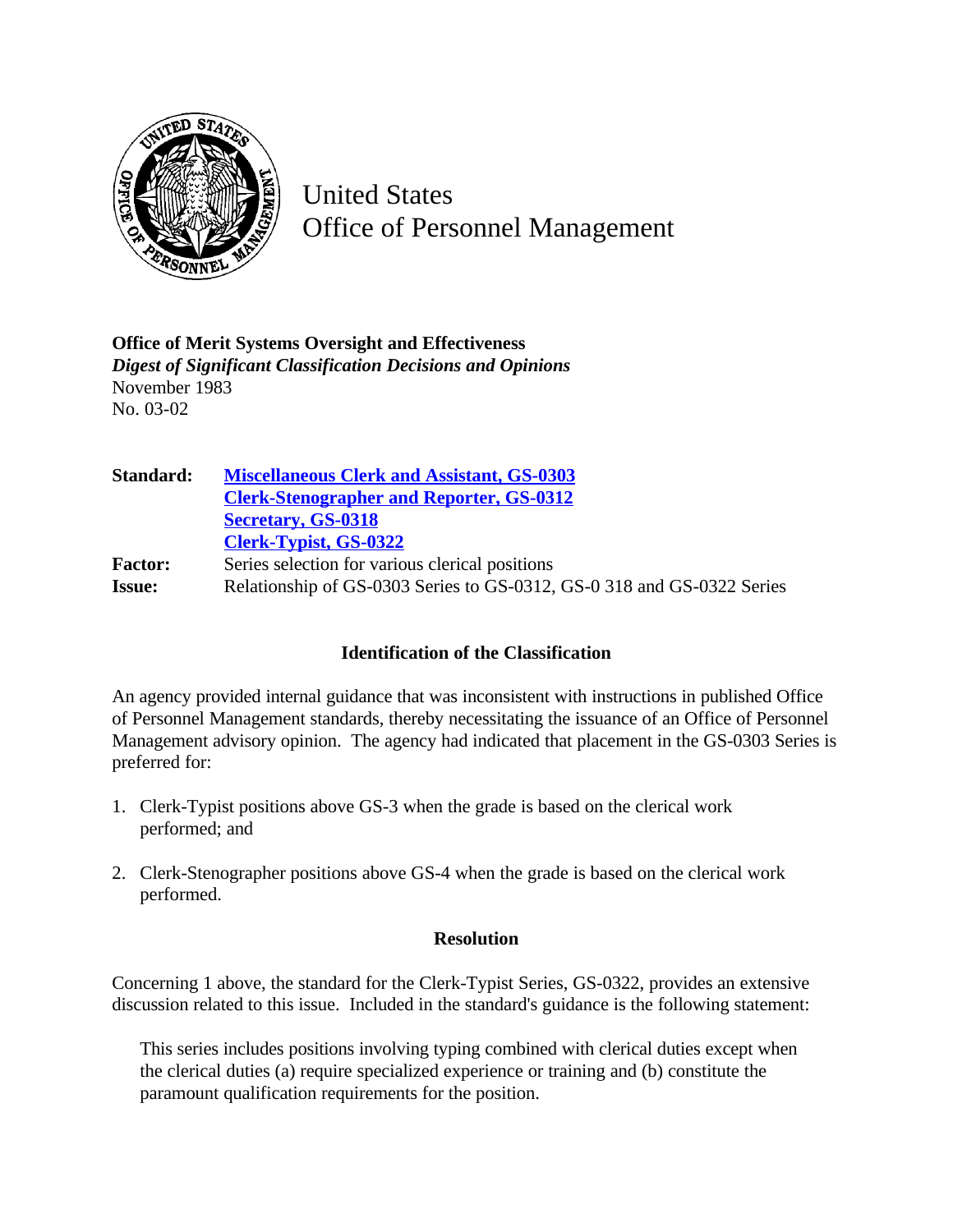The standard summarizes the discussion by indicating that *any* position that consists of general office work combined with a requirement for a fully qualified typist is to be placed in the Clerk-Typist Series, GS-0322, unless the paramount qualification requirement is best represented by the Clerk-Stenographer and Reporter Series, GS-0312, or the Secretary Series, GS-0318.

The Office of Personnel Management's view is that general office work can, and often does, exist at the GS-4 level. Consistent with the standard, a position consisting of such GS-4 level general office clerical work in combination with a requirement for a fully qualified typist is to be placed in the Clerk-Typist Series, GS-0322, at grade GS-4, regardless of whether the typing work evaluates at GS-4 or below (unless the position belongs in the GS-0312 or GS-0318 Series).

Another issue was the proper series for a position consisting of GS-5 or GS-6 level clerical work in combination with GS-4 level or below typing work. In commenting on the draft standards for the Clerk-Typist Series, GS-0322, and the Miscellaneous Clerk and Assistant Series, GS-0303, agencies overwhelmingly indicated that they do *not* find nonspecialized clerical work properly evaluated at grade GS-5 or above. The Office of Personnel Management's view is that positions which require a qualified typist and which also involve clerical work properly classified at the GS-5 level or above do not belong in the Clerk-Typist Series, GS-0322. Such positions should be classified to a series covering more specialized clerical work because the clerical work assigned is specialized rather than general clerical in nature.

The agency guidance was consistent with the Office of Personnel Management's view that a mixed qualified typist GS-5 level specialized clerical position should be placed in a clerical series other than GS-0322. However, the Office of Personnel Management strongly disagreed with the implication that such positions should automatically be placed in the GS-0303 Series. Such specialized clerical work must be placed in the appropriate specialized series in accordance with instructions in the GS-0303 Series standard. The decision as to the appropriate specialized series is not always an easy one. The GS-0303 Series standard discusses considerations that may be involved. Federal Personnel Manual Bulletin 511-24, June 4, 1981, provides further guidance on use of the GS-0303 Series for positions including specialized clerical work and requiring a qualified typist.

Concerning 2 above, the agency's guidance was again inconsistent with Office of Personnel Management standards. The standard for the Clerk-Stenographer and Reporter Series, GS-0312, indicates that all positions requiring the services of a fully qualified stenographer, including positions involving a combination of stenography and clerical work, are to be placed in the GS-0312 Series, except when the clerical duties both (a) require specialized experience and training and (b) constitute the paramount qualification requirement for the positions. The standard further indicates, with respect to situations involving combined stenographic/clerical work, that a stenography position should be placed in the GS-0312 Series if it includes a variety of clerical tasks more specialized than answering the telephone, filing, and distributing mail, when no one kind of specialized clerical experience or training constitutes the paramount requirement. Since